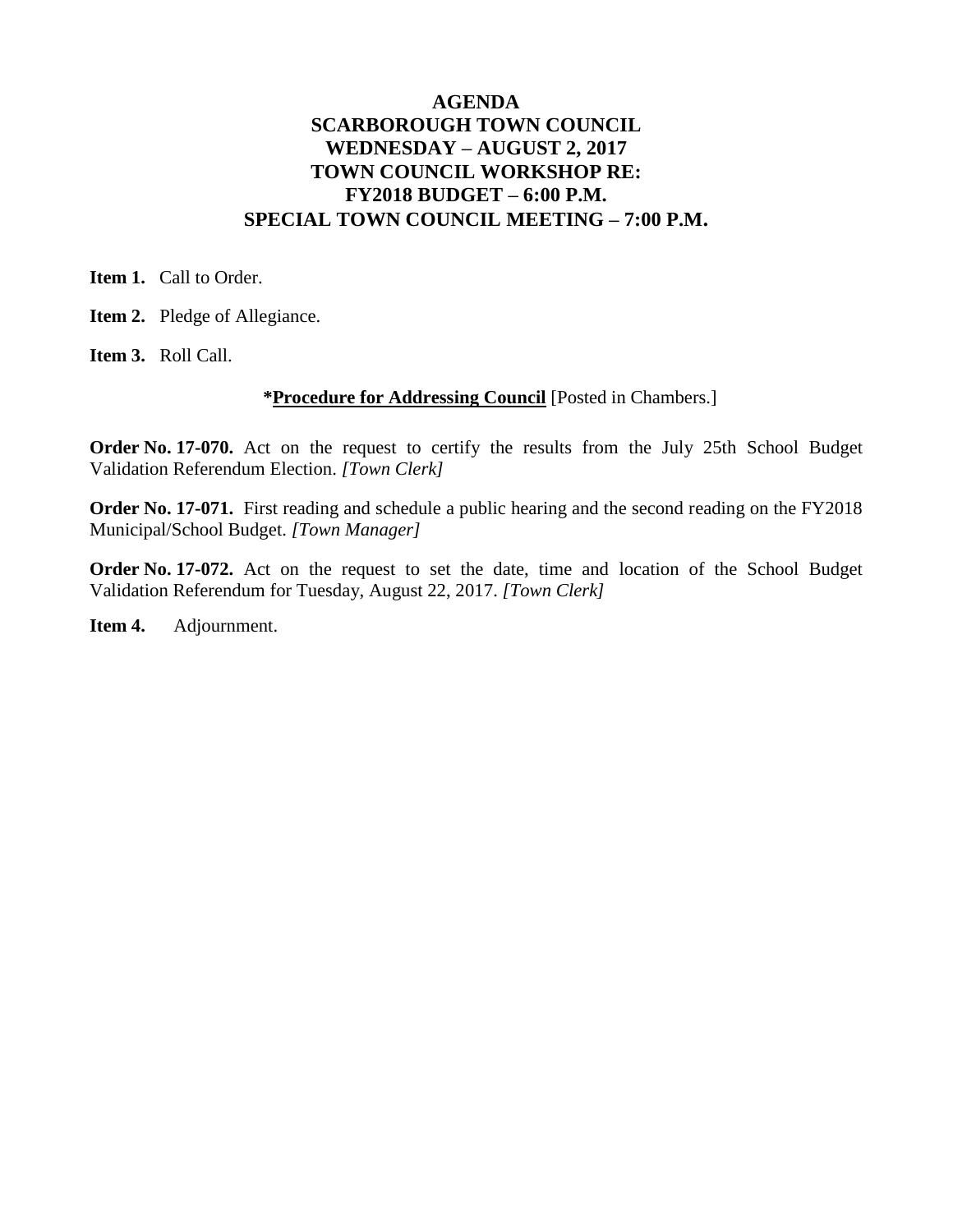# **AGENDA SCARBOROUGH TOWN COUNCIL WEDNESDAY – AUGUST 2, 2017 SPECIAL TOWN COUNCIL MEETING – 7:00 P.M.**

**Order No. 17-070.** Move approval on the request to certify the results from the July 25th School Budget Validation Referendum Election. *[Town Clerk]*

| Town Clerk                | Ought to Pass                      |
|---------------------------|------------------------------------|
| Sponsor                   | Recommendation                     |
| 07/28/2017                | N/A                                |
| <b>First Reading/Vote</b> | Second Reading/Final Approval/Vote |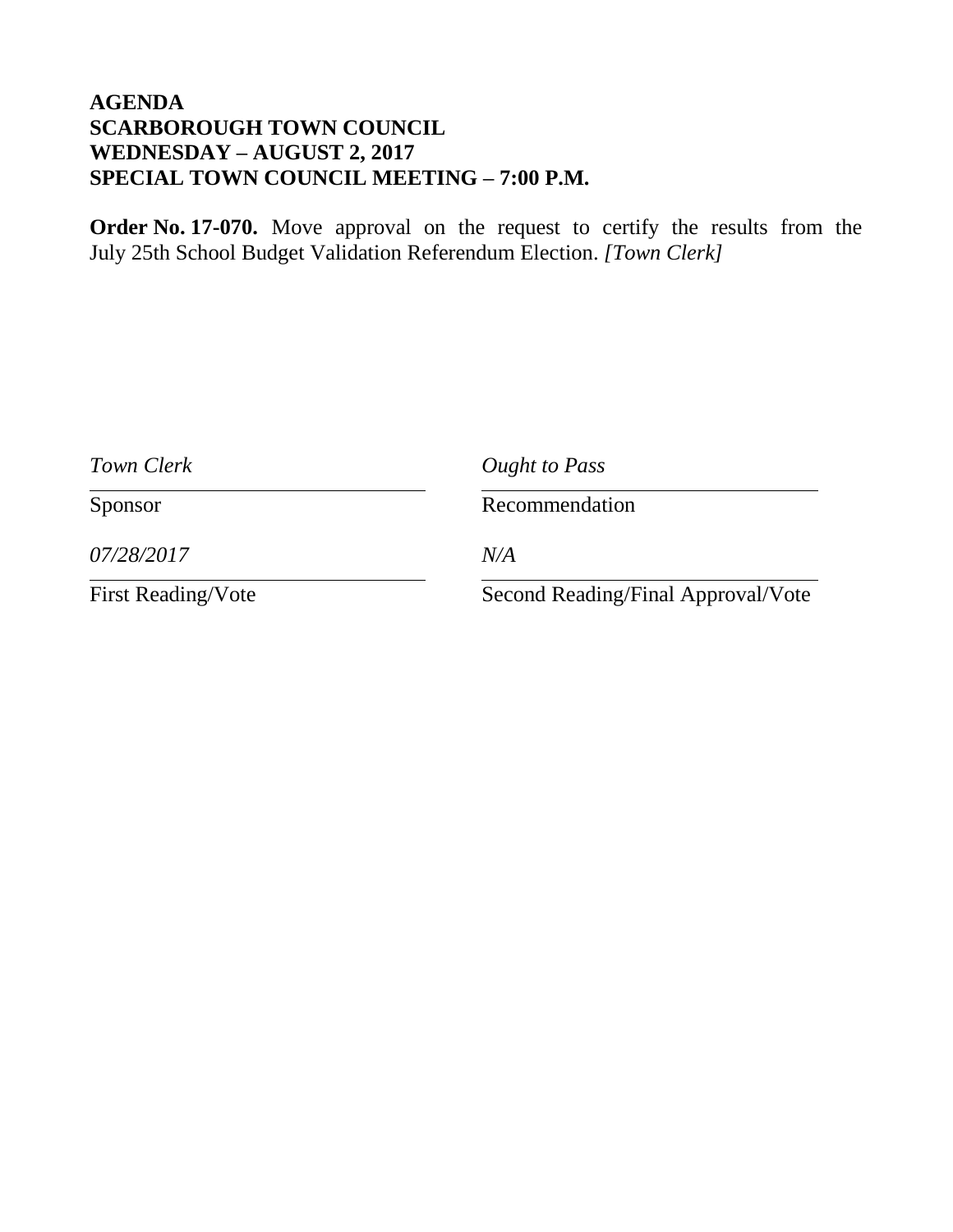Town of Scarborough, Maine

*T o w n C l e r k ' s O f f i c e 2 5 9 U S R O U T E O N E P O B O X 360 S C A R B O R O U G H , M A I N E • 04070 - 0360*

| TO:   | Members of the Town Council                                           |
|-------|-----------------------------------------------------------------------|
| FROM: | Yolande P. Justice, Town Clerk                                        |
| RE:   | Certification of the July 25, 2017, School Budget Referendum Election |
| DATE: | July 28, 2017                                                         |

Presented for certification by the Town Council, are the election results for the Special School Budget Referendum Election that were held on Tuesday, July 25, 2017:

#### **School Budget Validation Referendum**

Yes: 1,847 No: 1,930\* Blanks: 3

There are approximately 16,858 active voters on our voter registration list for this Election [does not include same day registration]. There were  $3,780$  voters who cast ballots in the July  $25<sup>th</sup>$  Election. There were 1,724 absentee ballots issued, of which 1,608 were accepted and processed. The percentage for voter turnout for this Election was 22%.

\*The winners are indicated with an asterisk.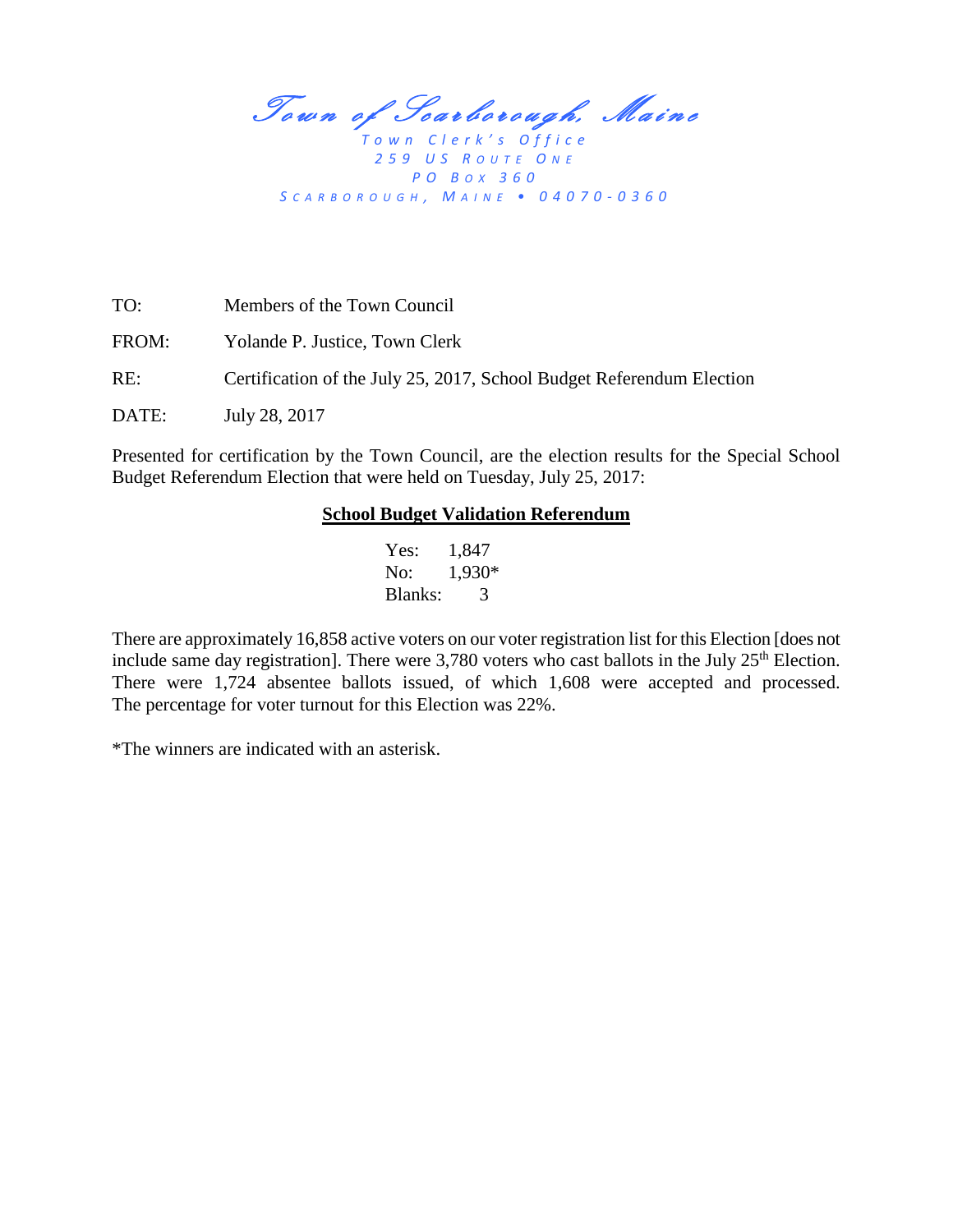# **AGENDA SCARBOROUGH TOWN COUNCIL WEDNESDAY – AUGUST 2, 2017 SPECIAL TOWN COUNCIL MEETING – 7:00 P.M.**

**Order No. 17-071.** Move approval of the first reading on the FY2018 Budget and schedule a public hearing and the second reading for Tuesday, August 8, 2017. *[Town Manager]*

| Town Manager              | Ought to Pass                      |
|---------------------------|------------------------------------|
| Sponsor                   | Recommendation                     |
| 08/02/2017                | 08/08/2017                         |
| <b>First Reading/Vote</b> | Second Reading/Final Approval/Vote |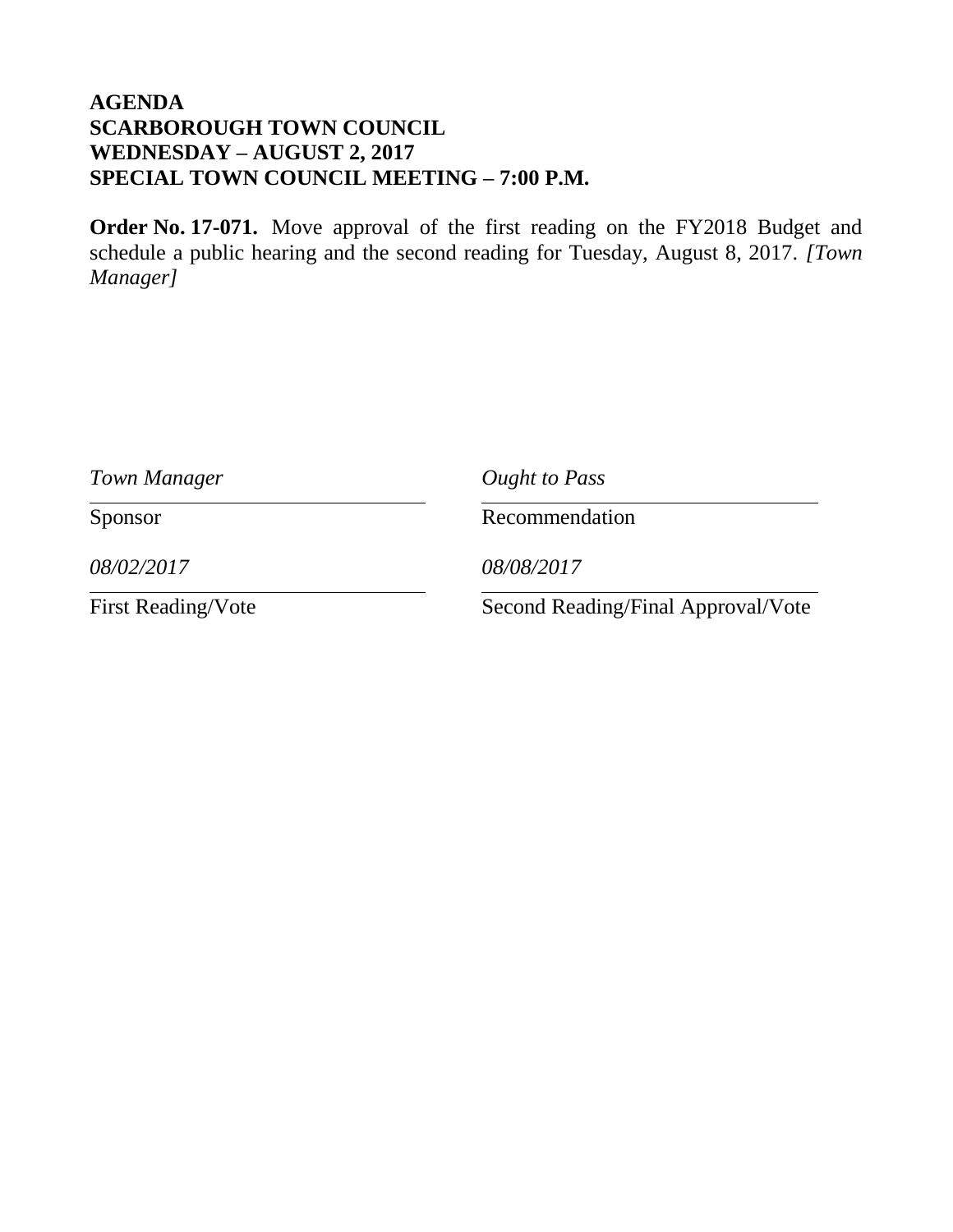### **Budget Order No. 17-071 – FY2018 School Budget**

Be it ordered that the Scarborough Town Council moves approval of the first reading on the Fiscal Year 2018 Budget and **schedule the public hearing and second reading for Tuesday, August 8, 2017.**

**WHEREAS,** the Scarborough Town Council adopted FY2018 Operational and Capital Budgets for the Town and the School on May 17th, with the passage of Order No. 17-030; and,

**WHEREAS,** pursuant to State law, the School Budget must be validated by the voters and it failed at a Special School Budget Validation Election held on June 13, 2017; and,

**WHEREAS,** the Scarborough Town Council adopted an amended FY2018 Operational and Capital Budgets for the Town and the School on July 5, 2017, with the passage of Order No. 17- 063; and,

**WHEREAS,** pursuant to State law, the School Budget must be validated by the voters and it failed at a Special School Budget Validation Election held on July 25, 2017; and,

**WHEREAS,** the Town Council must resubmit an adjusted School Budget to the Voters for validation no less than ten (10) days and no more than forty-five (45) days from July 25, 2017, with the next School Budget Validation Referendum Election date consistent with any approval of Order 17-071; and,

**WHEREAS,** the budget is as follows:the Education Operating Budget in the sum of **\$47,175,168**, resulting in the Town of Scarborough raising the sum of **\$42,254,017** as the local share for the Education Operating Budget; and a Town Operating Budget of **\$32,589,519**, resulting in the local share for the municipal budget, the sum of **\$18,167,935,** resulting in a Total Net Budget of**\$62,724,112**, with a projected property tax rate increase of **2.99%**; and,

**NOW THEREFORE, BE IT ORDERED,** that the Scarborough Town Council moves approval of the amended Fiscal Year 2018 Town and School Budget in first reading; and,

### *WORDING FOR ANY AMENDMENT WOULD BE PLACED HERE*

**BE IT FURTHER ORDERED**, that the final result of these changes produces a new Total Net Budget of \$62,724,112, resulting in a projected tax rate increase of 2.99%.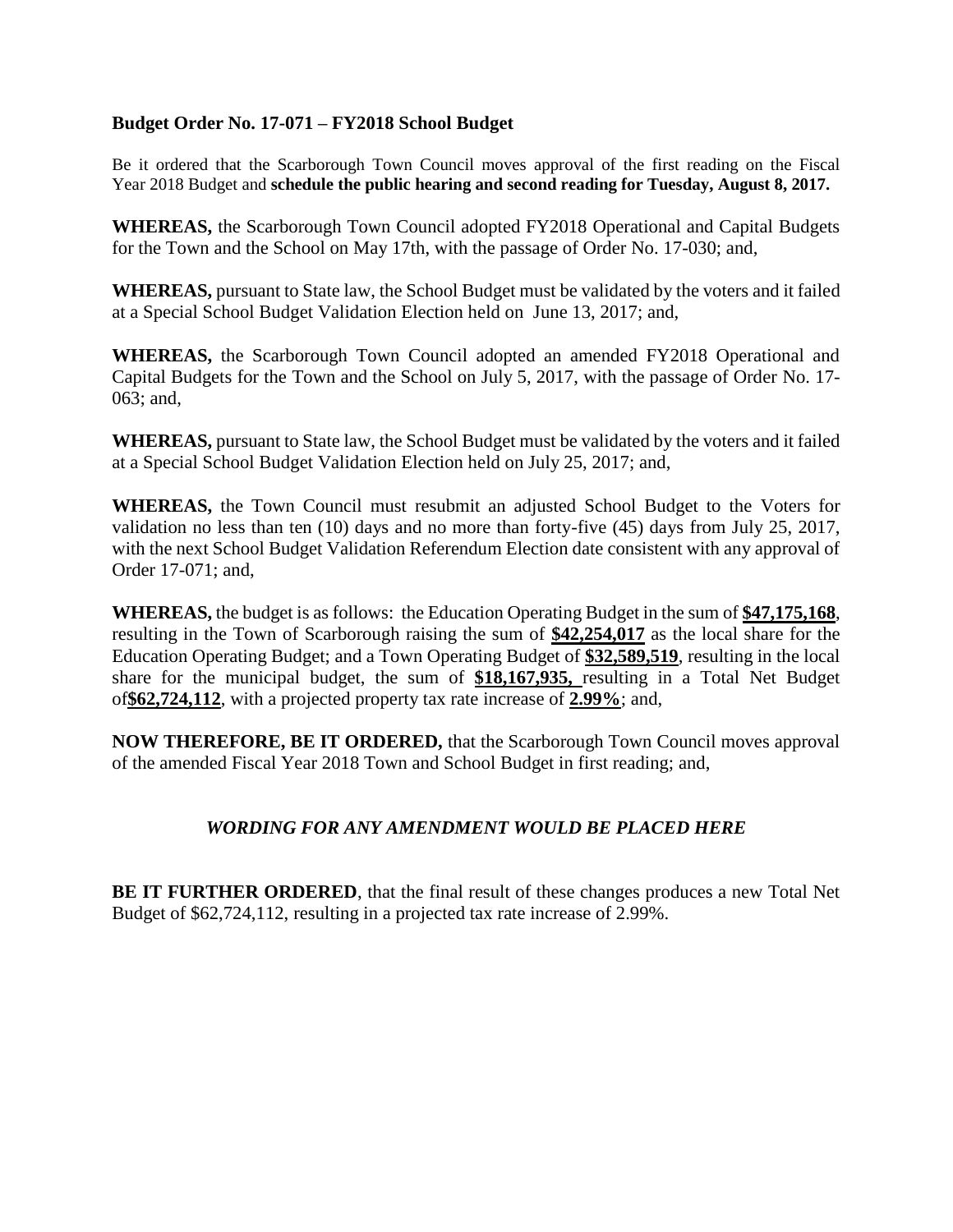# **AGENDA SCARBOROUGH TOWN COUNCIL WEDNESDAY – AUGUST 2, 2017 SPECIAL TOWN COUNCIL MEETING – 7:00 P.M.**

**Order No. 17-072.** Move approve on the request to set the date, time and location of the School Budget Validation Referendum for Tuesday, August 22, 2017. *[Town Clerk]*

| Town Clerk                | Ought to Pass                      |
|---------------------------|------------------------------------|
| Sponsor                   | Recommendation                     |
| 08/02/2017                | N/A                                |
| <b>First Reading/Vote</b> | Second Reading/Final Approval/Vote |